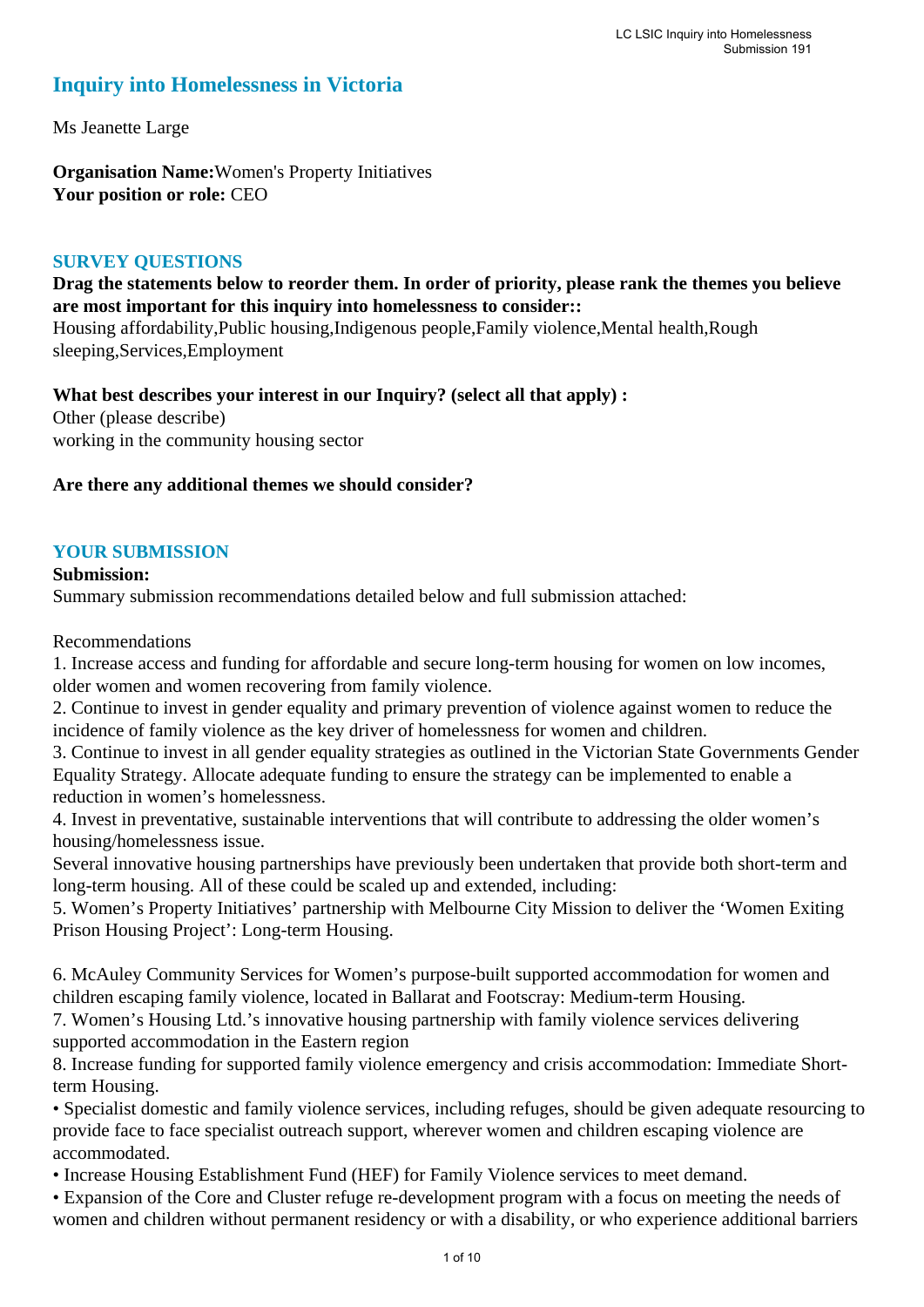to access the refuge system.

• Prioritise ensuring that Family Support Programs continue as an ongoing key component of the family violence response system in Victoria.

9. Ensure that women and children impacted by family violence are placed in safe, secure and supported accommodation and reduce the reliance on motels.

10. Crisis accommodation services are exempted from changes to rental regulations that unintentionally make it more difficult for community organisations to exit service users, increasing pressure on the crisis accommodation system.

11. Expand access to medium-term and transitional refuge and community housing.

12. Increase public investment in women's community housing services, for those escaping family violence, including the re-purposing of government-owned housing stock that is currently standing vacant.

13. Ensure that the established links between exposure to family violence, poor mental health, gender inequality and homelessness are reflected in the final recommendations (and subsequent investment by government) to come out of the Royal Commission into Mental Health.

14. Advocate to the Federal Government to increase income support so that a) women escaping family violence can afford private rental; and, b) increase funding to refuges so that women aren't excluded on the basis of inability to contribute to costs.

15. All levels of government should prioritise housing for Aboriginal and Torres Strait Islander families, particularly those affected by family violence, by providing additional resources to Aboriginal communitycontrolled housing organisations.

• Advocate to the Federal Government to immediately and fully re-fund the National Family Violence Prevention Legal Service as a critical advocacy voice for Aboriginal and Torres Strait Islander communities, and particularly women and children impacted by family violence.

16. Create dedicated housing pathways for women without permanent residency and their children escaping family violence.

• Raise awareness of immigration-related abuse as a form of family violence and improve supports and resourcing for women without permanent residency and their children – including the expansion of family violence provisions to all temporary visa types and providing access to income support.

17. Ensure that women with disabilities are able to access timely and specialist family violence supports in a crisis time frame by extending the Disability Family Violence Crisis Response Initiative for three more years.

## **Do you have any additional comments or suggestions?:**

### **FILE ATTACHMENTS**

**File1:** [5e33830b721bf-Inquiry into Homelessness Victoria\\_Women's Property Initiatives submission\\_31](https://www.parliament.vic.gov.au/component/rsform/submission-view-file/10973e1b9ed468dcf43c9b318cfa8dbe/2b06ae5d29aa77f9c924615c86e2b179?Itemid=527)  [January 2020.pdf](https://www.parliament.vic.gov.au/component/rsform/submission-view-file/10973e1b9ed468dcf43c9b318cfa8dbe/2b06ae5d29aa77f9c924615c86e2b179?Itemid=527) **File2: File3:** 

**Signature:** Jeanette Large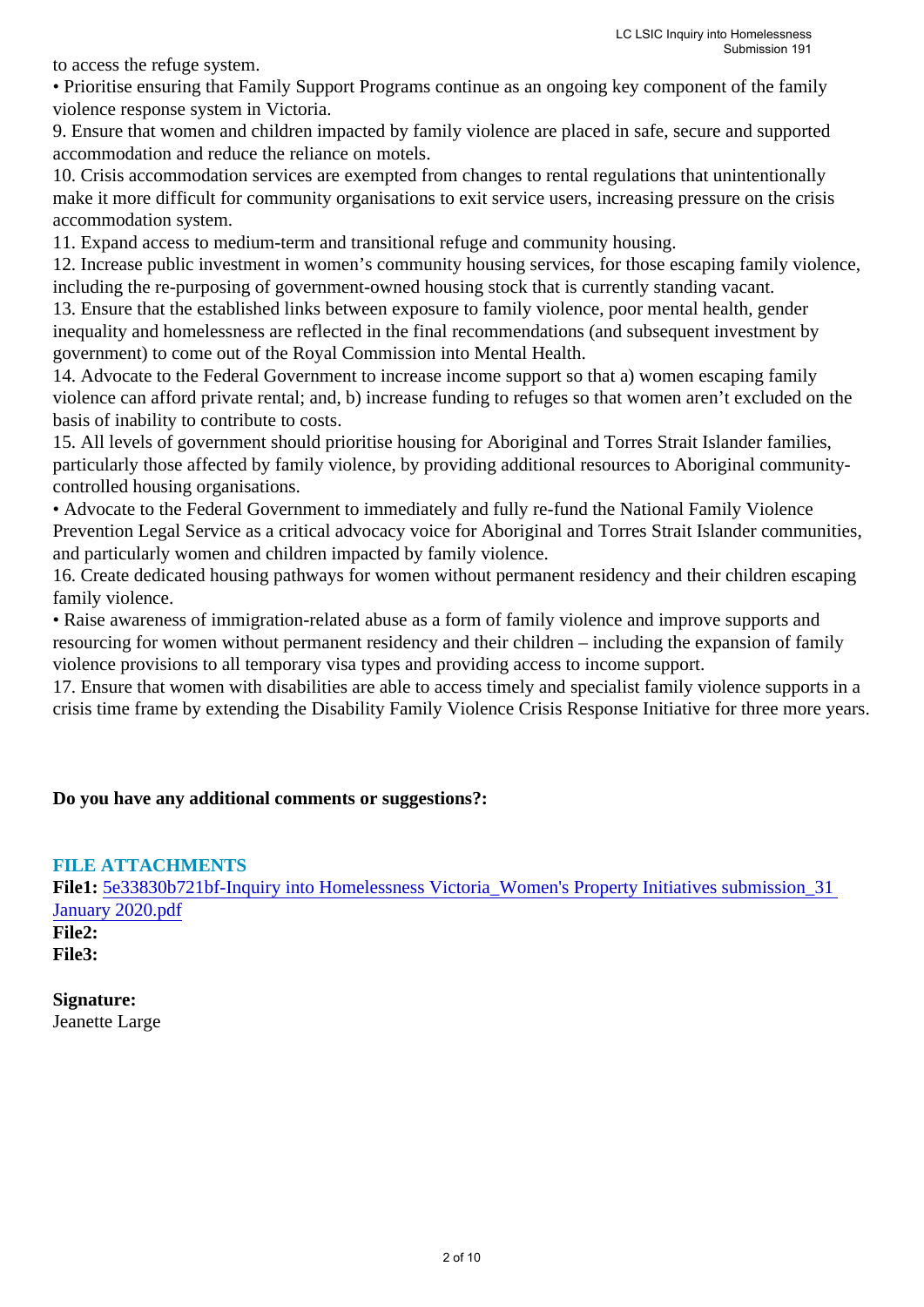Thank you for the invitation to provide input to the Legal and Social Issues Committee's Inquiry into Homelessness in Victoria.

Women's Property Initiatives congratulates the Andrews Labour Government in establishing the Inquiry into Homelessness in Victoria.

We are pleased to make the following contribution to the Inquiry focusing on our area of expertise of developing and providing affordable rental housing for disadvantaged women headed households, the majority who have escaped Family Violence.

#### **About Women's Property Initiatives (WPI)**

WPI creates new beginnings for women and children at risk of homelessness by providing permanent and affordable homes, access to support networks and ongoing advocacy.

WPI is a not for profit registered community housing organisation registered with the Victorian Housing Registrar. WPI was founded in 1996 to meet the housing needs of single women and single mothers and their children. We have a small dedicated team of staff, covering operations, property management, and maintenance, finance, communications, property development, administration, and strategy and business development. We own and manage property assets in excess of \$25m.

We currently house more than 360 women and children. The rents are never more than 30% of household income and will never be more than 75% of market rent.

The women we house are from diverse backgrounds. Many are migrants who have fled conflict in their home country, while others are women and children escaping family violence. There are older women who simply cannot afford the rent in the private rental market and women who have exited correctional facilities. Many of the women we have housed have been the 'hidden homeless' who have been couch surfing, moving from relative to relative, friend to friend, or even worse, living in their car.

Affordable rents and stable homes allow the women and children to live with dignity and become involved in their communities. Many will return to study, others focusing on parenting after a period of trauma and instability. Our research shows that our tenants have improved physical and mental health, employment, personal safety, independence and positive life choices. They have increased ability to meet family needs, social inclusion and readiness for employment. The children show improvement in their social and personal wellbeing, relationships and educational outcomes. The stability of homes contributes to breaking the intergenerational cycle of poverty.

These positive outcomes clearly indicate the value of investment in the provision of safe, secure, good quality affordable homes.

### **1. Our Purpose**

## **To build a secure future for women and children in need by developing and providing good quality, long term affordable housing**

WPI is a community housing developer creating homes that enable women and their children to live with dignity as contributing members of local communities. WPI redresses evident discrimination towards low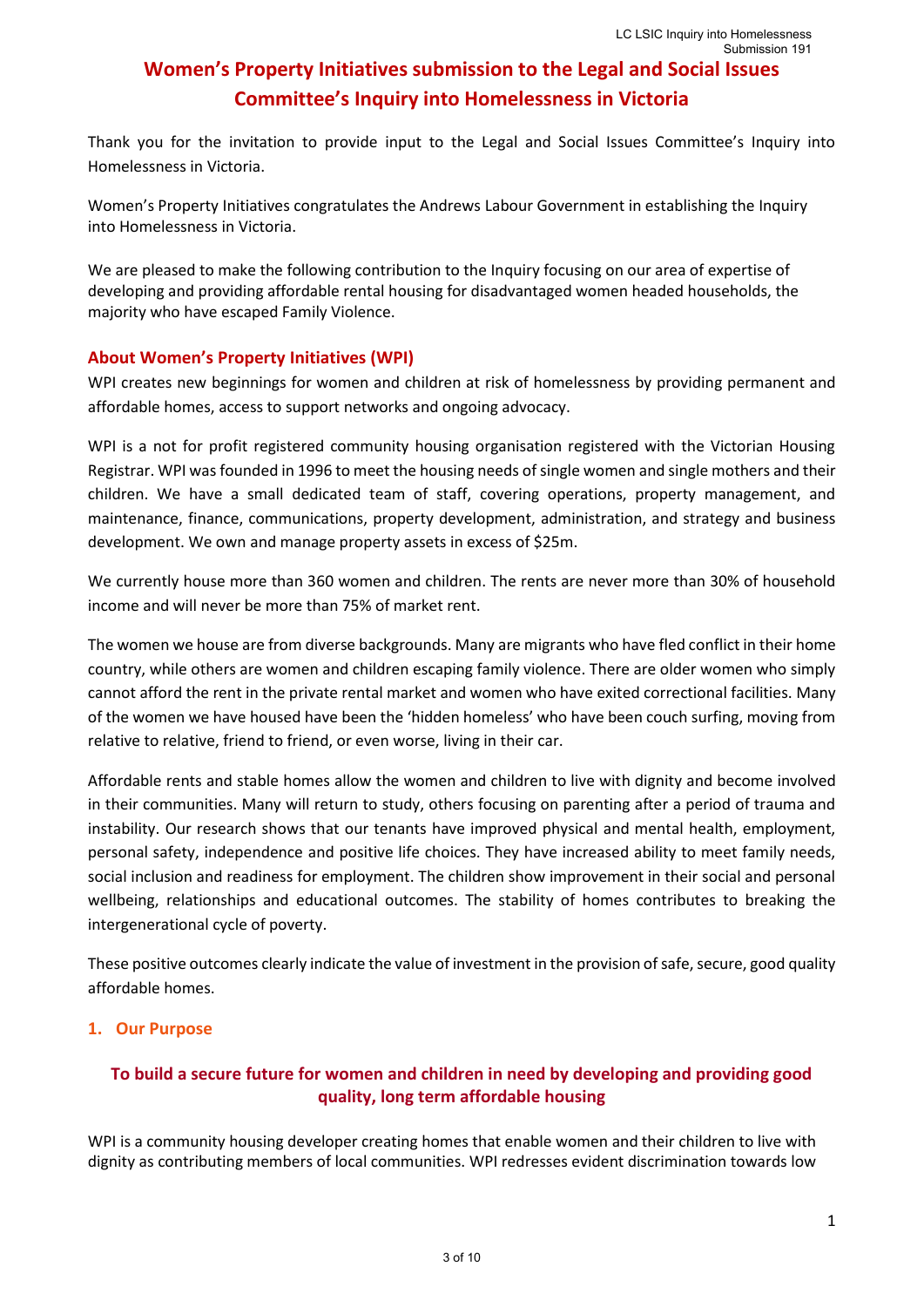income women and in particular low income/disadvantaged women with children in relation to accessing good quality, safe and affordable housing.

### **2. Our History**

WPI, formerly Victorian Women's Housing Association, was established in 1996 to develop innovative mechanisms that provide a range of housing options for disadvantaged women and their children to prevent and address homelessness. WPI was established after a study revealed the lack of availability of long term appropriate and affordable housing options for women headed households. We are governed by a voluntary Board of Management and supported by highly skilled professionals on a pro bono basis, including an external Advisory Panel of members with legal, financial and property expertise.

### **3. Our Impact**

**Empowerment:** WPI's tenants are empowered through the stability the housing provides to be confident and maximise their life opportunities. They return to study, access employment, become involved in their children's lives and the community they live in. **The women and children are empowered by living in a safe environment free from domestic violence and relationships where they have suffered physical and emotional violence from partners imposing their power and control over them.**

Many of the children we house have lived transient lifestyles for the majority of their life, disrupting their education, social relationships, and sense of safety and security. The housing/homes we provide have turned around the lives of these children as demonstrated through independent SROI Research.

### **4. Social Return on Investment: Key Findings**

### **'WPI's housing contributes to breaking the generational cycle of poverty' 'WPI delivers \$11.07 of social value for every \$1.00 invested**.'

#### **This was measured by:**

- reduced re-entry into correctional institutions
- improved mental health of children
- improved academic performance of children
- increased employment and return to study for women
- improved family relationships
- significant saving to the government and taxpayer through avoided costs of welfare, counselling and rehabilitation
- reduced expenditure on homelessness services

#### **Homelessness cannot be addressed without a home.**

#### **Lack of Long-Term Affordable Housing**

Women's Property Initiatives (WPI) would like to begin by stressing the fact that the ever-increasing homelessness currently experienced by vulnerable people in Victoria is due to the lack of available long-term affordable housing, not the lack of crisis accommodation. This is not to underrate the need and importance of crisis accommodation, especially for women escaping family violence, but with no exit points into long term housing, crisis accommodation will continually get clogged.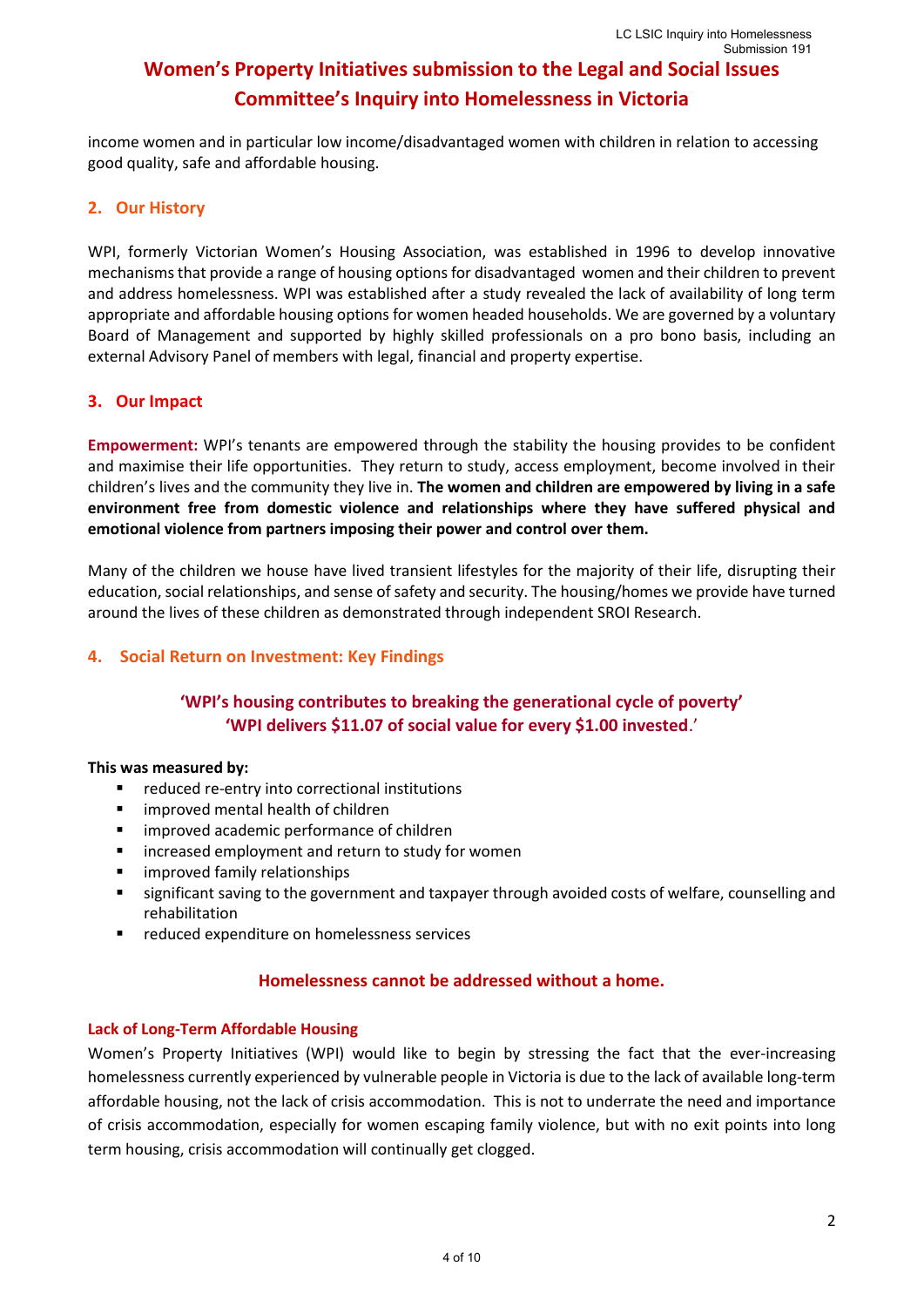The graphic below, developed by Council to Homeless Persons, demonstrates the need for housing far outweighs the current availability of accommodation within the full continuum of housing needs (e.g. crisis, transitional, long-term affordable)



The fact that Victoria has less social housing per capita than any other state in Australia, and the lowest investment in social housing per capita than any other state<sup>1</sup> is unacceptable to us at Women's Property Initiatives and the vulnerable women we serve.

The Community Housing Sector welcomes the recent investment from the Victorian State Government through the Social Housing Growth Fund and congratulates the government for this initiative. However, the delivery of approximately 2,000 homes through this Fund makes a very small contribution towards closing the housing gap of only 2.4% for the 82,000 people registered on the Victorian Housing Register. Massive investment is required to address this serious infrastructure issue and the provision of social and affordable homes needs to receive equal if not higher priority and funding than other infrastructure projects that are being undertaken in Victoria. Public Transport and roads are important and necessary, **a Home is a fundamental Human Need and Right.** Where there is market failure, which there clearly is in the provision of affordable housing, then the government must step in to address this failure. The government has done this to a small degree, but not to the extent required to address the ever-increasing issue.

**Only 2% of rentals in Australia are affordable for a single person working full time on minimum wage<sup>2</sup>**

<sup>1</sup> Australian Productivity Commission Report on Government Spending (2019)

<sup>&</sup>lt;sup>2</sup> Anglicare Australia Rental Affordability Snapshot National Report (April 2019)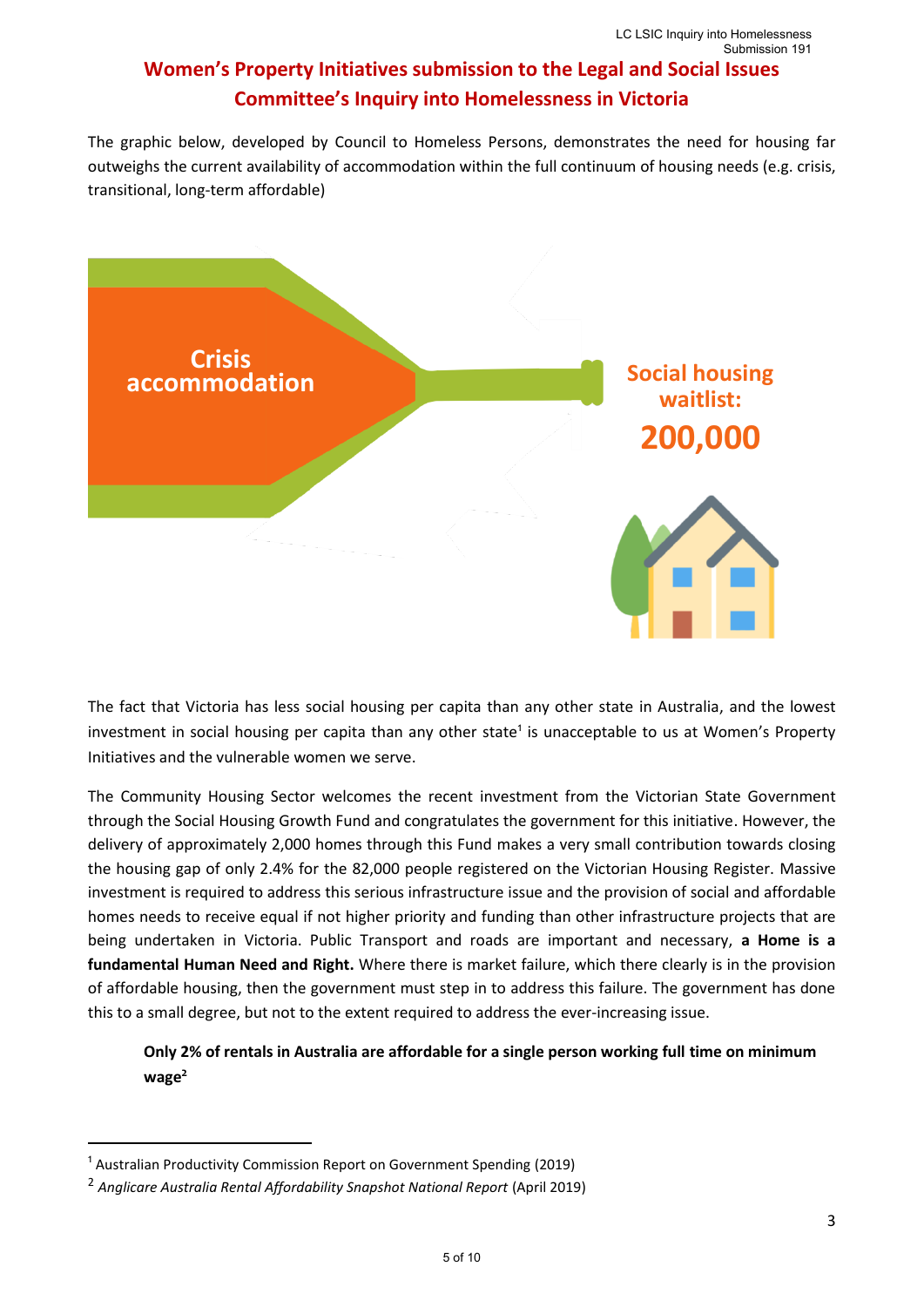Finland has clearly demonstrated that investment in long term affordable housing and reduced the need for the far more expensive crisis and transitional housing.<sup>3</sup> Housing first is the approach that is required. Support services are also necessary for many of our homeless, but support services are limited in what they can achieve without the stability of a home.

#### **Gender Inequality**

Housing stress and homelessness are deeply gendered issues. Homelessness is growing fastest amongst women, particularly older women which reflects the inherent financial disadvantage that women face.<sup>4</sup> This disadvantage is based on gender inequality and is experienced at every stage of a woman's life.

- **Women earn 14% less than men<sup>5</sup> and retire with half their super<sup>6</sup>**
- **More women live in poverty than men<sup>7</sup>**
- **82% of single parents are women and are three times more likely to live in poverty<sup>8</sup>**
- **71% of employees in education, health and the community sector are women<sup>9</sup>**
- **40% of employees in these sectors are part-time or casual 10**
- **68% of part-time workers are women<sup>11</sup>**
- **37% of full-time workers are women<sup>12</sup>**
- **64% of people seeking help for homelessness in Victoria are women<sup>13</sup>**
- **47% of these women are escaping family violence<sup>14</sup>**
- **Women's homelessness is increasing at a faster rate than men's<sup>15</sup>**
- **Between 2011 and 2016 there was a 30% increase in the number of women experiencing homelessness in Australia<sup>16</sup>**

*<sup>3</sup> Pl*eace, Nicholas (2017) *The Action Plan for Preventing Homelessness in Finland 2016-2019: The Culmination of an Integrated Strategy to End Homelessness?* European Journal of Homelessness.

<sup>4</sup> *Women and Homelessness.* Council to Homeless Persons, Updated January 2019

*<sup>5</sup> Australia's Gender Pay Gap Statistics.* Workplace Gender Equality Agency, August 2019

<sup>&</sup>lt;sup>6</sup> Fact Sheet: Guaranteeing Women's Super: How to Close the Gender Gap in Superannuation, Tristan Durie and Edward Cavanough, no date.

*<sup>7</sup> Poverty in Australia 2018,* Australian Council of Social Service

*<sup>8</sup>* Single parent families – not always who you think, Glenn Capuano, 14 Feb 2018,

https://blog.id.com.au/2018/population/demographic-trends/single-parent-families-not-always-who-you-think/ <sup>9</sup>*Workforce Gender Equality Agency website News Room (September 2019)* 

<sup>10</sup> Gender Workplace Statistics at a Glance, Workplace Gender Equality Agency, August 2016.

<sup>11</sup> Labour Force, Australian Bureau of Statistics, 2019.

<sup>12</sup> Labour Force, Australian Bureau of Statistics, 2019.

<sup>13</sup> *Specialist homelessness services 2017 – 18: Victoria.* Australian Institute of Health and Welfare, 2019

<sup>14</sup> *Specialist homelessness services 2017 – 18: Victoria.* Australian Institute of Health and Welfare, 2019

<sup>15</sup> "Two in Three People Seeking Homelessness Help are Women" *Pro bono News,* 8 March 2017.

<sup>&</sup>lt;sup>16</sup> Older Women's Risk of Homelessness: Background Paper: Exploring a Growing Problem, Australian Human Rights Commission, April 2019.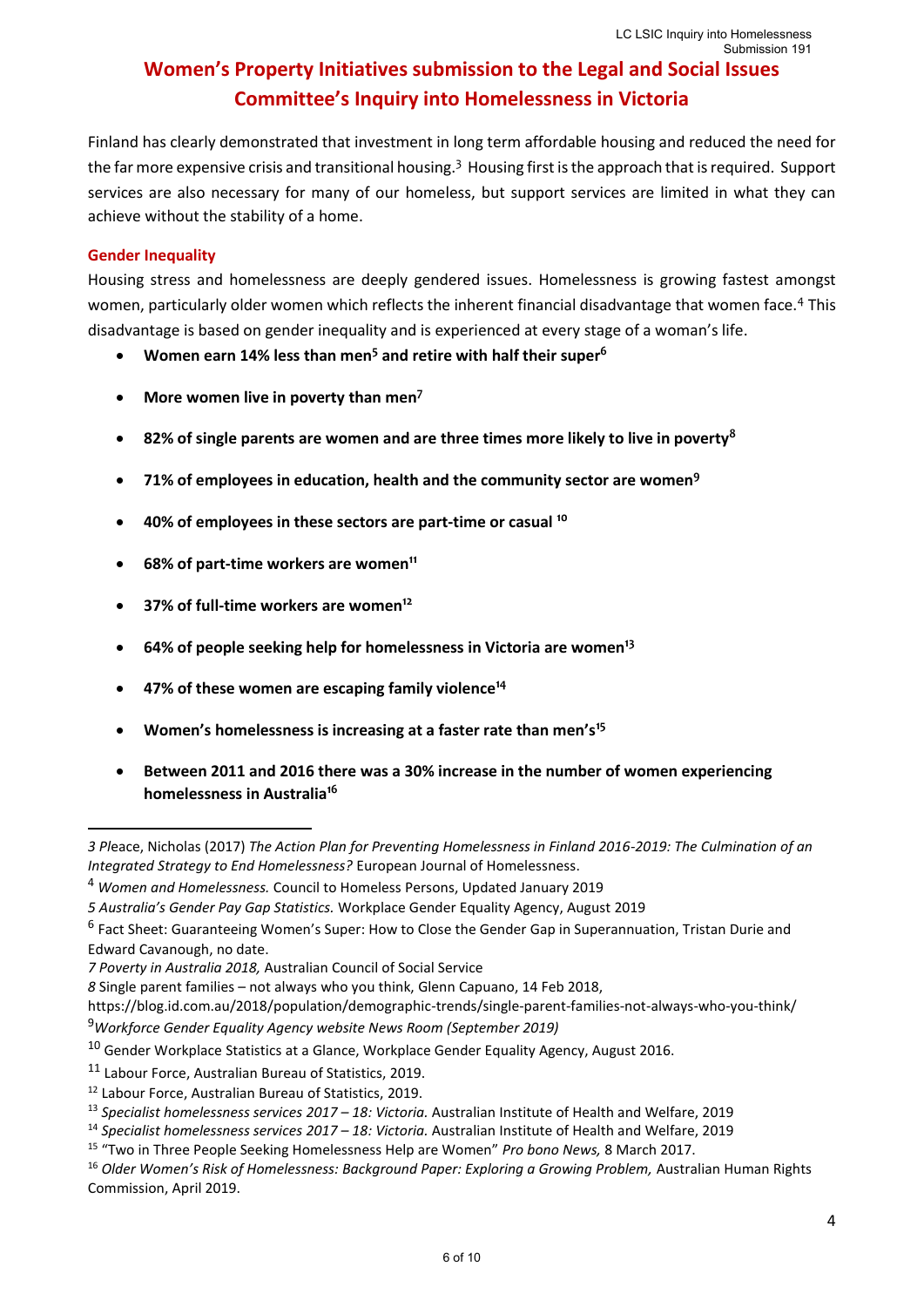- **55+ single women are fastest growing group of homeless<sup>17</sup>**
- **In Victoria from 2011 to 2016 there was a 67% increase in older women experiencing homelessness<sup>18</sup>**

This gendered poverty is closely linked to housing crisis and homelessness, it is deeply entrenched in in our workplaces, our homes and our relationships. For vulnerable women the tipping point into homelessness can be as simple as losing a job, the breakup of a relationship, the death of a partner or a health issue.

With the affordability of private rents at an all-time low, a perfect storm is brewing resulting in more women on low incomes, particularly those that are older and where financial disadvantage hits the hardest, forcing more women into poverty. This impending crisis is not being addressed by markets or governments. Our crisis and transitional housing services provide critical shelter to women who desperately need it, but they are overwhelmed. **The women affected by homelessness or the threat of it, need long term housing – beyond crisis or short-term solutions. Access to long-term housing allows them to create a stable foundation for the future and importantly frees up emergency services to provide assistance to our most vulnerable.** 

#### **Family Violence**

Women's Property Initiatives (WPI) endorses Safe Steps' comprehensive submission to the Inquiry. Their submission highlights the serious and significant impact of family violence which results in women and children becoming homeless.

Their below introductory statement is an excellent summary of the issue.

*Gender inequality, family violence and homelessness are critically linked. Women's financial insecurity (and financial dependence on usually male partners) is often the combined product of the gender pay gap, unpaid and unequal care responsibilities, and the inadequacy of income support, particularly for single mothers. 'The confluence of economic inequality and unaffordable housing is seen in the high rates of housing stress among single mothers and the rising ranks of single, older women experiencing homelessness.'<sup>19</sup> Women's financial dependence, combined with the lack of crisis and long-term accommodation, means that many women and children are trapped and unable to escape family violence, or become homeless.* 

#### **Older Women and Housing**

The inherent disadvantage experienced by women due to gender inequality has been highlighted above. The impact for older women is now having a devastating outcome. Many of these women have supported themselves their whole life and now are faced with possible homelessness.

WPI undertook a financial assessment for a pilot project it is initiating for older women that determined that if a woman had \$150,000 in superannuation or savings and living in the private rental market, she would deplete this to approximately \$34,000 over a 10 year period. With the statistic outlined below that there has

<sup>17</sup> *Women and Homelessness.* Council to Homeless Persons, Updated January 2019

<sup>&</sup>lt;sup>18</sup> Retiring into Poverty: A National Plan for Change: Increasing Housing Security for Older Women, National Older Women's Housing and Homelessness Working Group, August 2018.

<sup>&</sup>lt;sup>19</sup> National Foundation for Australian Women (2019) Housing, Social Policy Position Papers 2019. Available: <https://www.nfaw.org/page/social-policy-position-papers> (response to 2019-20 budget).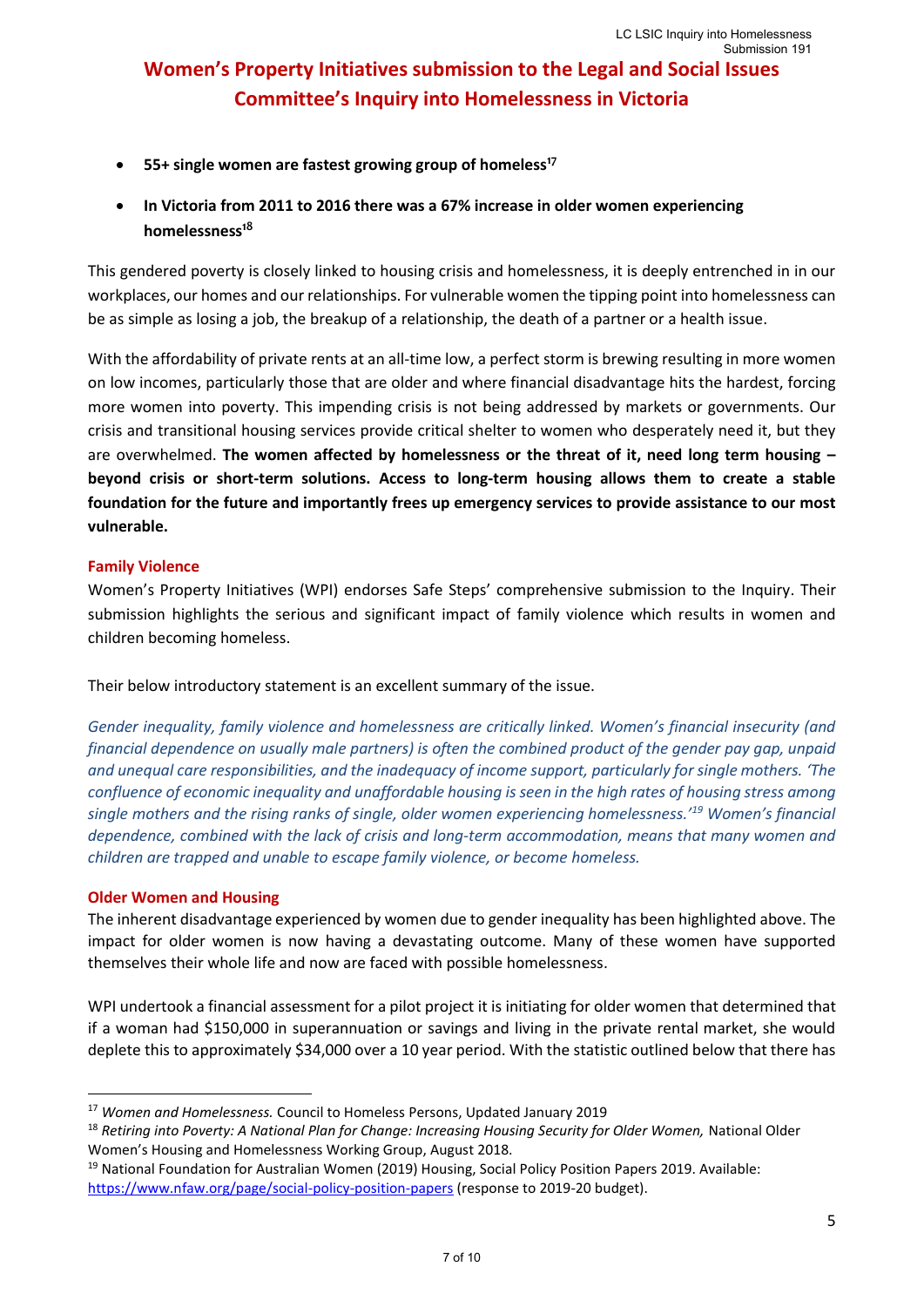been a 97% increase in the number of older women being forced to rent in the increasingly unaffordable private rental market, this is devastating.

There are options that are being proposed and developed including the WPI Older Women's Housing Project that can address this issue, and prevent older women depleting their savings and moving towards eligibility for social housing and/or homelessness. These projects require subsidy, but to the extent that the provision of social housing requires.

The statistics below highlight older women's homelessness issues that they are facing, and which is likely to become even worse if action is not taken and funding is not provided to address this issue.

- **55+ single women are fastest growing group of homeless. 20**
- **In Victoria from 2011 to 2016 there was a 70.8% increase in older women experiencing homelessness. 21**
- **The number of private renters aged 65 and over will increase from 246,439 in 2011 to 581,134 in 2031 – a jump of 131 %.<sup>22</sup>**
- **Women currently retire with less than half the superannuation of men.<sup>23</sup>**
- **It is estimated that a woman will need to work an additional 15 years to retire with the same level of superannuation as a man. 24**
- **Currently 35% of women are retiring with no superannuation at all.<sup>25</sup>**

#### **Women's Housing Alliance Victoria**

WPI has joined the recently established Women's Housing Alliance Victoria. This Alliance is represented by eight organisations specialising in family violence, gender equity and housing for women including Safe Steps, YWCA Housing, Women's Housing Ltd., Women's Health Victoria, McAuley Community Services for Women, Good Samaritan Inn, WISHIN and Women's Property Initiatives.

The Women's Housing Alliances sole purpose is to work together with the Victorian Government in addressing the chronic housing shortage for women and children in Victoria. The Alliance has agreed that our first focus will be women and children who are escaping family violence.

Collectively, our immediate short-term goal is to see a significant increase in supported crisis accommodation and long-term to substantially increase affordable housing options in Victoria. We understand that blockages

<sup>20</sup> *Women and Homelessness.* Council to Homeless Persons, Updated January 2019.

<sup>&</sup>lt;sup>21</sup> Submission into the Parliamentary Inquiry into Homelessness: Housing and Homelessness for Older People, Housing for the Aged Action Group, January 2020.

<sup>22</sup> *Submission into the Parliamentary Inquiry into Homelessness: Housing and Homelessness for Older People*, Housing for the Aged Action Group, January 2020.

<sup>23</sup> *Women's Economic Security in Retirement,* Workplace Gender Equality Agency, 2017.

<sup>24</sup> *Women and Retirement Readiness Report,* Westpac, 2015.

<sup>&</sup>lt;sup>25</sup> Gender Indicators, Australian Bureau of Statistics, August 2016.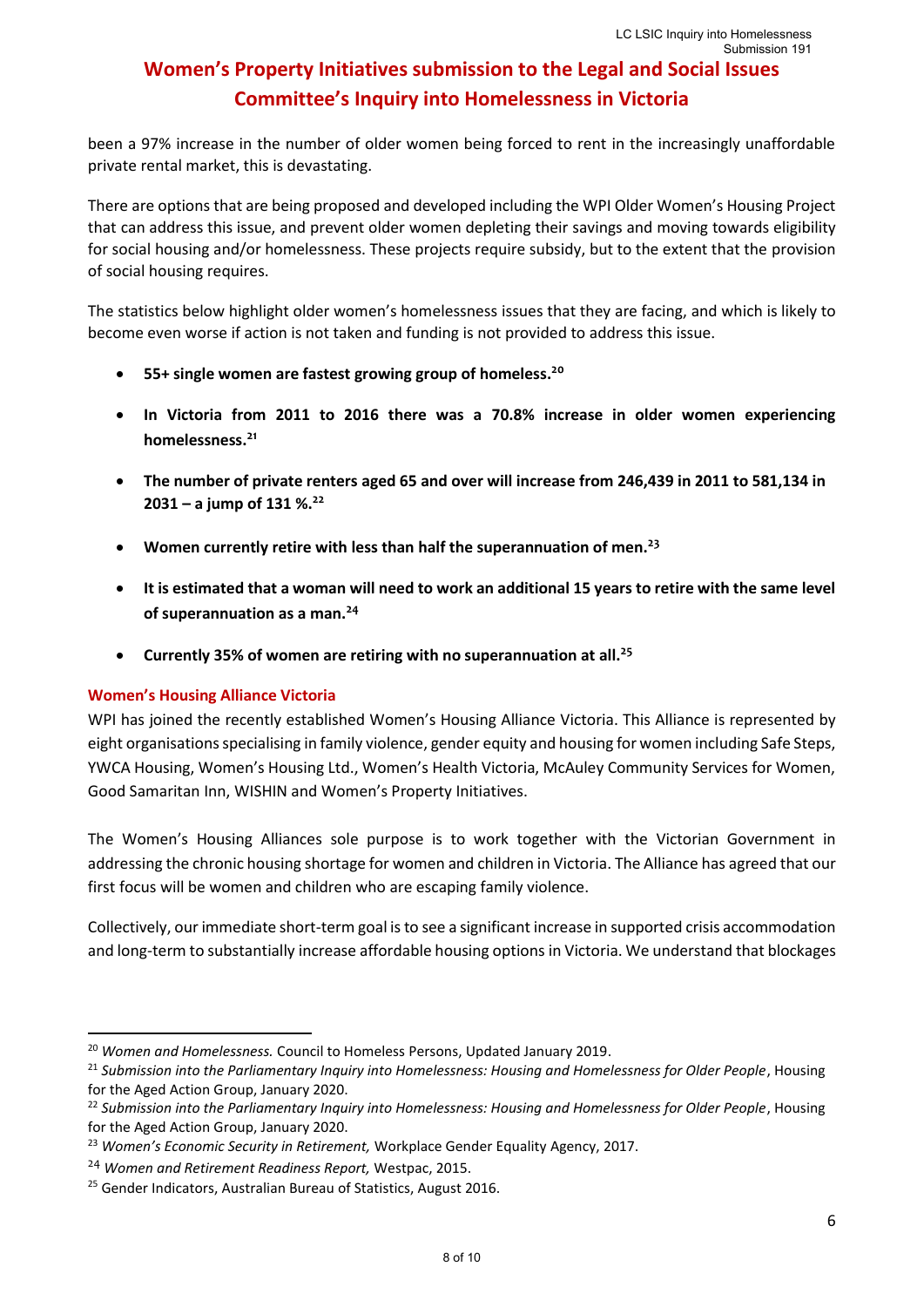in the crisis accommodation and refuge systems are compounded by the lack of longer-term affordable housing options for victim-survivors to safely exit into.

#### **Recommendations**

- **1. Increase access and funding for affordable and secure long-term housing for women on low incomes, older women and women recovering from family violence.**
- **2. Continue to invest in gender equality and primary prevention of violence against women to reduce the incidence of family violence as the key driver of homelessness for women and children.**
- **3. Continue to invest in all gender equality strategies as outlined in the Victorian State Governments Gender Equality Strategy. Allocate adequate funding to ensure the strategy can be implemented to enable a reduction in women's homelessness.**
- **4. Invest in preventative, sustainable interventions that will contribute to addressing the older women's housing/homelessness issue.**

*Several innovative housing partnerships have previously been undertaken that provide both short-term and long-term housing. All of these could be scaled up and extended, including:* 

- **5. Women's Property Initiatives' partnership with Melbourne City Mission to deliver the 'Women Exiting Prison Housing Project': Long-term Housing.**
- **6. McAuley Community Services for Women's purpose-built supported accommodation for women and children escaping family violence, located in Ballarat and Footscray: Medium-term Housing.**
- **7. Women's Housing Ltd.'s innovative housing partnership with family violence services delivering supported accommodation in the Eastern region**
- **8. Increase funding for supported family violence emergency and crisis accommodation: Immediate Short-term Housing.**
	- Specialist domestic and family violence services, including refuges, should be given adequate resourcing to provide face to face specialist outreach support, wherever women and children escaping violence are accommodated.
	- Increase Housing Establishment Fund (HEF) for Family Violence services to meet demand.
	- Expansion of the Core and Cluster refuge re-development program with a focus on meeting the needs of women and children without permanent residency or with a disability, or who experience additional barriers to access the refuge system.
	- Prioritise ensuring that Family Support Programs continue as an ongoing key component of the family violence response system in Victoria.
- **9. Ensure that women and children impacted by family violence are placed in safe, secure and supported accommodation and reduce the reliance on motels.**